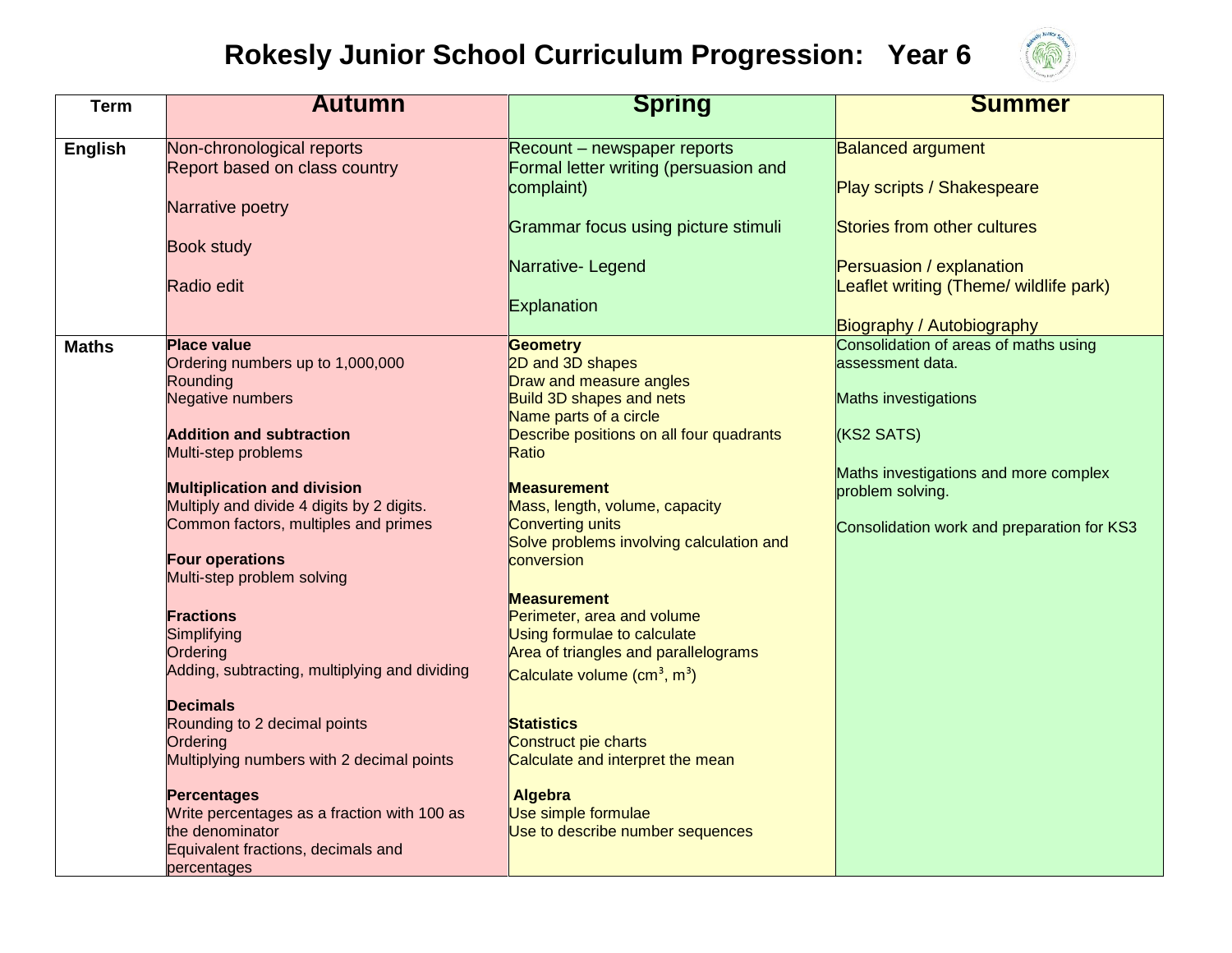| <b>Science</b>                  | <b>Physics: Electricity</b>                                                                                                                             | Biology: Living things and their habitat                                                                                                                       | <b>Biology: Evolution and inheritance</b>                                                                                                                        |
|---------------------------------|---------------------------------------------------------------------------------------------------------------------------------------------------------|----------------------------------------------------------------------------------------------------------------------------------------------------------------|------------------------------------------------------------------------------------------------------------------------------------------------------------------|
|                                 | Physics: Light                                                                                                                                          | <b>Biology: Evolution and inheritance</b>                                                                                                                      | <b>Biology: Animals including humans</b>                                                                                                                         |
| <b>Computing</b>                | <b>Online Safety - What does media balance</b><br>mean for me?                                                                                          | <b>Online Safety - What are the important</b><br>parts of an online news article?                                                                              | <b>Online Safety - How do gender</b><br>stereotypes shape our experiences online?                                                                                |
|                                 | Data and information – Databases –Climate Programming – Variable and games<br>Change                                                                    | <b>South America/Rainforests</b>                                                                                                                               | Animation - stop motion<br><b>Online Safety - How do you keep online</b>                                                                                         |
|                                 | Online Safety - What is cyberbullying and<br>what can you do to stop it?                                                                                | Scratch - Variable in games                                                                                                                                    | friendships safe?                                                                                                                                                |
|                                 | Computing systems + Networks                                                                                                                            | <b>Online Safety - What is clickbait and how</b><br>can you avoid it?                                                                                          | Digital creation - 3D modelling                                                                                                                                  |
|                                 | Data and information - Flat-file databases<br>Website design                                                                                            | Consolidation of skills - Dragons Den<br>Application of Skills -Dragons Den - Plan,                                                                            | Creating media - 3D Modelling                                                                                                                                    |
|                                 |                                                                                                                                                         | <b>Collaborate &amp; Present</b>                                                                                                                               |                                                                                                                                                                  |
| <b>History</b>                  | <b>Country Study (America)</b><br>Why do people migrate and how does it affect<br>America and the UK?<br><b>BHM</b> - Windrush                          | <b>Aspect/theme in British History (WW11)</b><br>How were everyday lives affected by the war?                                                                  | <b>Aspect/theme in British History (Monarchy)</b><br>How and why has the role of monarch<br>changed?                                                             |
| Geography                       | <b>Country Study (America)</b><br>Why do people migrate and how does it affect<br>America and the UK?<br>How do populations differ from place to place? | <b>Climate</b><br>Why is our climate changing?<br>How does climate affect the way people live?                                                                 | Non-European contrasting civilisation<br>(Mayan)<br>What happened to the Mayan civilisation?<br>How do we know about the ancient civilisations<br>of America?    |
| <b>Art and</b><br><b>Design</b> | Pencil drawing: line, shape and form<br><b>Figure drawing</b><br>Artists: Henry Moore, Jordan Casteel                                                   | Mechanical systems: Using papier-mâché<br>to design and make a rain forest animal.<br>Artists: Nixiwaka Yawana, John Dyer,<br>Oenone Hammersty                 | Digital media: Creating a stop frame<br>animation<br>Textiles: creating cushions inspired by<br><b>Ancient Maya patterns</b><br>Designer: Jay Mohler, Anita Lara |
| Design and                      | <b>Food and Nutrition:</b><br>Technology Nutrition requirements - using wartime<br>recipes                                                              | Mechanical systems: Using papier-mâché<br>to design, make and evaluate a rain forest<br>animal.<br>Artists: Nixiwaka Yawanawa, John Dyer,<br>Oenone Hammersley | Textiles: Joining different fabrics.<br>Designing and making cushions inspired<br>by Ancient Maya patterns<br>Designer: Jay Mohler, Anita Lara                   |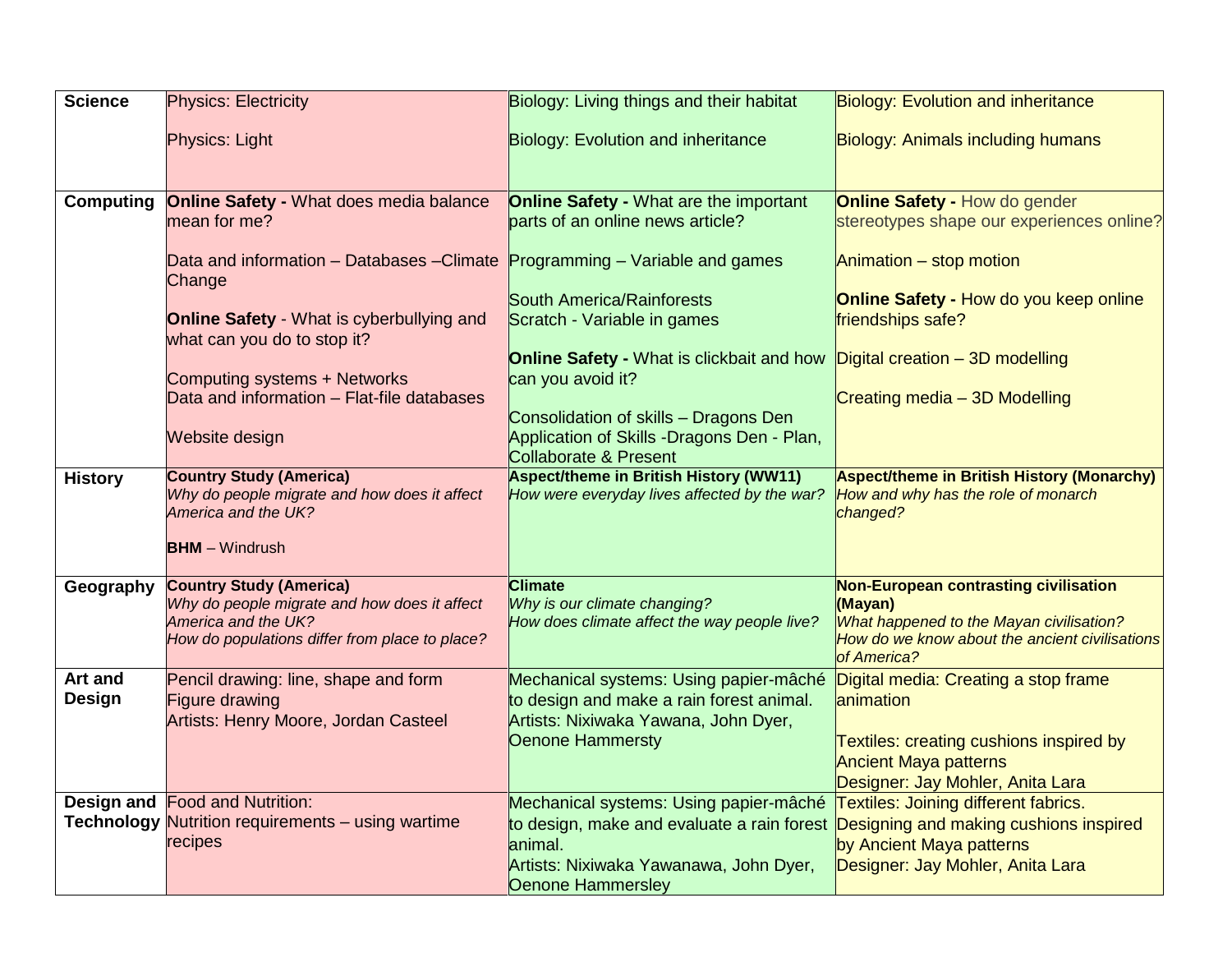| <b>RE</b>     | How should we live and who can inspire us? What does it mean to belong to a religion?                          |                                            | What do people believe about life?                      |
|---------------|----------------------------------------------------------------------------------------------------------------|--------------------------------------------|---------------------------------------------------------|
|               | Comparing different faiths                                                                                     | <b>Islam</b>                               | Christianity and Buddhism                               |
| <b>PSHCE</b>  | Belonging to a Community: Valuing diversity Money and Work: Identifying links between Families and Friendships |                                            |                                                         |
|               |                                                                                                                | money and work, money around the world     |                                                         |
|               | Respecting ourselves and others:                                                                               |                                            | Safe relationships Growing and Changing                 |
|               | Expressing opinions and respecting other                                                                       | Keeping safe: Keeping personal             |                                                         |
|               | points of view.                                                                                                | information safe; regulations and choices. |                                                         |
|               | Physical health and Mental Wellbeing                                                                           |                                            |                                                         |
| <b>PE</b>     | <b>Athletics</b>                                                                                               | Hockey                                     | <b>Basketball</b>                                       |
|               | (running, jumping and throwing and develop                                                                     | (competitive games/attacking and           | (Invasion/attacking and defending)                      |
|               | flexibility, strength, technique, control and                                                                  | defending)                                 | developing shooting skills                              |
|               | balance)                                                                                                       | adapting and assessing                     | competing                                               |
|               | <b>Gymnastics</b>                                                                                              | Football                                   | <b>Cricket</b>                                          |
|               | (develop flexibility, strength, technique,                                                                     | adapting and assessing                     | (striking and fielding)                                 |
|               | control and balance)                                                                                           |                                            |                                                         |
|               |                                                                                                                | Tag Rugby                                  | <b>Tournament</b>                                       |
|               | <b>Netball</b>                                                                                                 | (throwing and catching)                    |                                                         |
|               | (Invasion/attacking and defending)                                                                             | tactics                                    | Swimming                                                |
|               | Dance                                                                                                          | <b>Circuits</b>                            |                                                         |
|               | (develop flexibility, strength, technique,                                                                     | (Compare their performances)               |                                                         |
|               | control and balance)                                                                                           |                                            |                                                         |
| <b>French</b> | <b>Our School</b>                                                                                              | Creating a café                            | <b>At the Theme Park</b>                                |
|               | Telling the time- read and say half past the                                                                   | Revisit vocabulary for food and drinks.    | Comparing aspects of entertainment in                   |
|               | hour clock times.                                                                                              | Describing what you have ordered- past     | England and France.                                     |
|               | Places in our school- sentences about                                                                          | tense verb forms.                          | Numbers up to 100.                                      |
|               | school.                                                                                                        | Create a menu for a café and expressing    | Giving opinions about films.                            |
|               | Tour of our school- use words/phrases to<br>label a map of the school.                                         | preferences for food and drinks.           | Conduct an interview.<br>Multimedia presentation.       |
|               | School times and subjects- describe the                                                                        | <b>Then and Now</b>                        |                                                         |
|               | structure of the school day using key                                                                          | Recognise key places in a town.            | <b>What's in the News?</b>                              |
|               | vocabulary                                                                                                     | Numbers up to 39 and multiples of 10 up    | Comparing English and French sources of                 |
|               | Break time- describe school activities.                                                                        | to 100.                                    | news.                                                   |
|               | School diary- writing about the school days.                                                                   | Names of shops and places in a town.       | News sources- read, identify and compare                |
|               |                                                                                                                | Identifying signs, symbols and famous      | different types of news.                                |
|               | <b>Our World</b>                                                                                               | landmarks.                                 | Express a spoken opinion about the news.                |
|               | World map- name the different continents                                                                       | Past and present tense.                    | Participate in a simple conversation about              |
|               |                                                                                                                |                                            |                                                         |
|               | and oceans.<br>Famous rivers and continents- name and                                                          |                                            | TV programmes.<br>News stories- read and understand the |